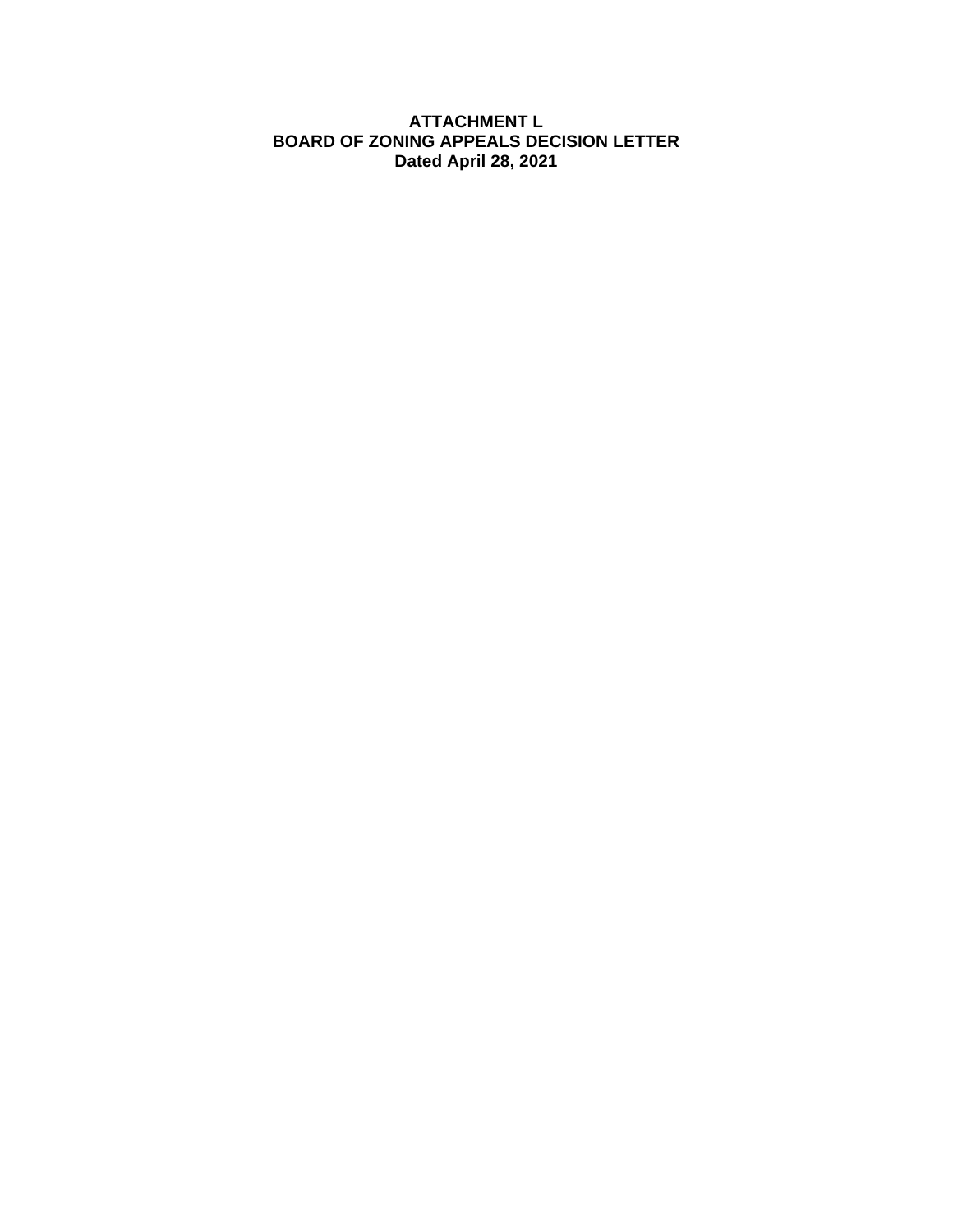

## PLANNING & COMMUNITY DEVELOPMENT DEPARTMENT PLANNING DIVISION

April 28, 2021

**Matthew Feldhaus 2926 Graceland Way Glendale, CA 91206**

## **Subject: Hillside Development Permit #6838 ZENT2020-10016 1820 Linda Vista Avenue Council District #6**

Dear Mr. Feldhaus:

Your application for a **Hillside Development Permit** at **1820 Linda Vista Avenue** was considered by the **Board of Zoning Appeals** on **April 22, 2021.**

**HILLSIDE DEVELOPMENT PERMIT: To allow the construction of a 2,208 square-foot, twostory addition to the existing 2,452 square-foot, single-story single-family residence, with an attached 366 square-foot garage, and attached 439 square-foot carport. The application includes a 1,401 square-foot addition to the same level as the existing residence and a new 807 square-foot lower-story addition. The combined additions result in a 4,660 square-foot residence with an attached 754 square-foot garage.**

At the conclusion of the public hearing, and with full knowledge of the property and vicinity, a motion was made to grant the appeal and overturn the Hearing Officer's decision and **disapprove** the **Hillside Development Permit** that resulted in a 5-0 by the members present. As a result, action was taken to disapprove Hillside Development Permit #6838.

You are hereby notified that, pursuant to Pasadena Municipal Code Chapter 17.72, any person affected or aggrieved by the decision of the Board of Zoning Appeals has the right to appeal this decision. In addition, a member of the City Council may stay the decision and request that it be called for review to the City Council. An appeal or a request for a call for review of this decision shall be within ten days, the last day to file an appeal or a request for a call for review is **Monday, May 3, 2021.** Appeal applications must cite a reason for objecting to a decision and should be filed with the City Clerk. Without any call for review or appeal, the effective date will be **Tuesday, May 4, 2021.** The regular Appeal fee is \$1,681.48. The Appeal fee for Non-profit Communitybased Organizations is \$840.74.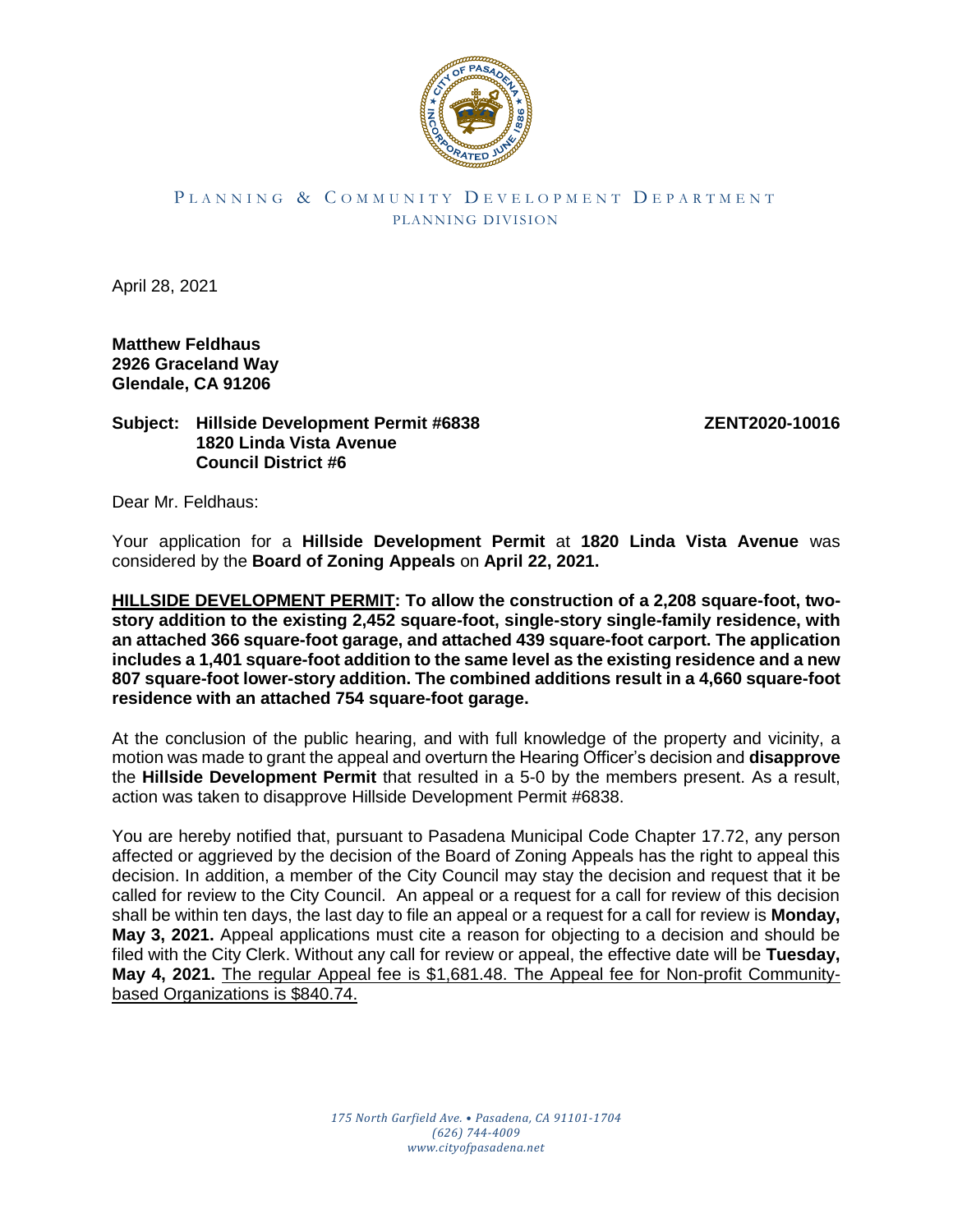For further information regarding this case, please contact **Katherine Moran** at **(626) 744-6740**.

Sincerely,

Ih  $\sqrt{2}$ 

Luis Rocha Zoning Administrator

Enclosure: Attachment A

c: City Manager, City Clerk, City Council, City Council District Liaison, Building Division, Public Works, Design and Historic Preservation, Department of Transportation, Hearing Officer, Code Compliance, Case File, Decision Letter File, Planning Commission (9)